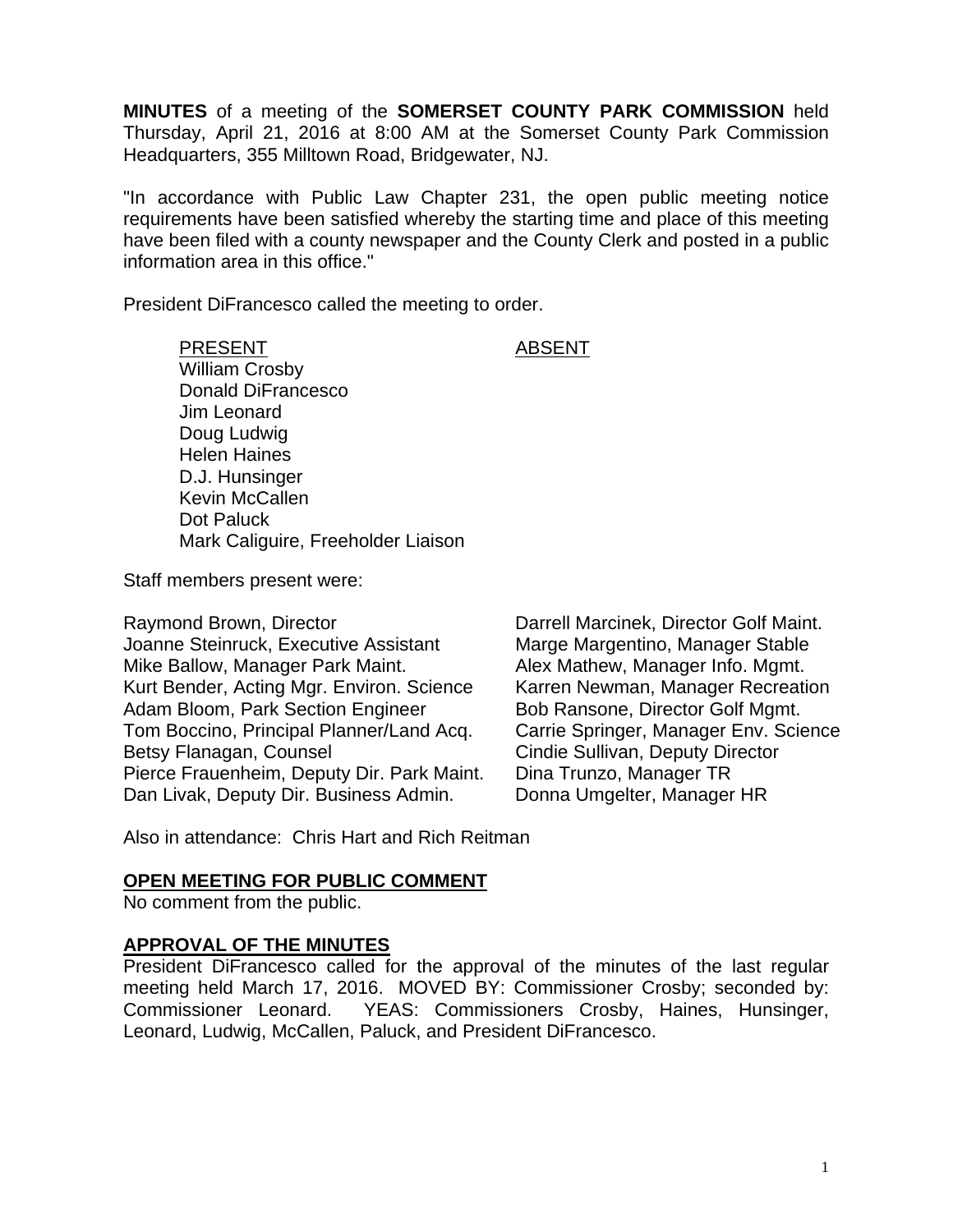# **APPROVAL OF BILLS FOR PAYMENT**

# **Resolution R16-028 – Payment of Claims**

Resolution authorizing payment of bills for \$1,069,985.70 comprising of check numbers 5305-5310, 5521-5538, 5280-5304, 5312-5378, 5384-5450, and 5451- 5515. MOVED BY: Commissioner Crosby; seconded by: Commissioner Leonard. YEAS: Commissioners Crosby, Haines, Hunsinger, Leonard, Ludwig, McCallen, Paluck, and President DiFrancesco.

## **DIRECTOR'S REPORT**

Director Brown submitted a report for the month of March 2016.

## **Resolution R16-029 – Thanks and Appreciation Paul Consiglio**

Resolution thanks Paul Consiglio for his years of service as a Commissioner. MOVED BY: Commissioner Crosby; seconded by: Commissioner Paluck. YEAS: Commissioners Crosby, Haines, Hunsinger, Leonard, Ludwig, McCallen, Paluck, and President DiFrancesco.

# **COMMISSIONER CORRESPONDENCE**

- 1. Bill from the Joint Insurance Fund for the 2016 Final Assessment.
- 2. Letter from the Regional Center Partnership asking for the name of a representative from the Park Commission to serve on the Strategic Master Plan – Steering Advisory Committee.
- 3. Copy of letter to Doyle J. Hunsinger informing him that he has been appointed to the Park Commission board with his term ending December 31, 2018.
- 4. Resignation from Paul Consiglio.

# **CONSENT AGENDA**

## **RESOLUTIONS**

The following resolutions were MOVED BY: Commissioner Crosby; seconded by: Commissioner Paluck. YEAS: Commissioners Crosby, Haines, Hunsinger, Leonard, Ludwig, McCallen, Paluck, and President DiFrancesco.

## **Resolution R16-030 – Extending the Temporary Budget**

Resolution extends the temporary budget.

## **Resolution R16-031 – Award of Contract for Pyrotechnic Display**

Resolution awards a contract to Schaefer Pyrotechnics for the July 4 pyrotechnic display. The cost is not to exceed \$19,000.

#### **Resolution R16-032 – Amending the Fee Schedule**

Resolution amends the 2016 Fee Schedule to include increases in fees at the Stable.

## **Resolution R16-033 – Adopting Revised Flying Field Regulations**

Resolution revises the regulations to incorporate FAA Registration cards and numbers.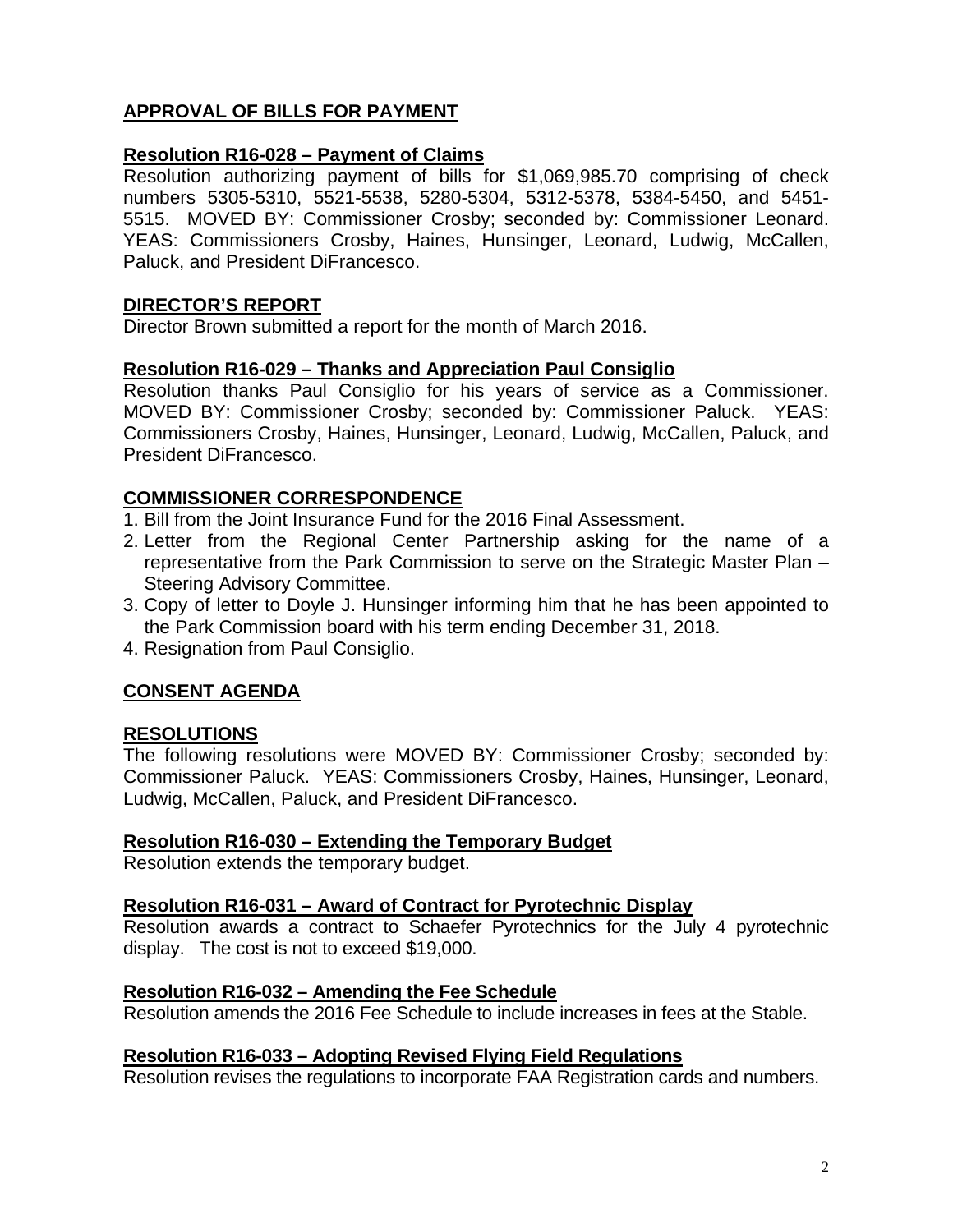#### **Resolution R16-034 – Award of Third Year of a Five-Year Contract for Maintenance for Enhanced Inter-Facility Wide Area Network Ethernet Connectivity**

Resolution awards a contract to Verizon New Jersey Inc. The annual cost is \$184,568.

## **Resolution R16-035 – Award of Contract for Painting and Staining**

Resolution awards a contract to Peter Pan Painting and Carpentry, LLC. The cost is not to exceed \$22,600.

## **COMMITTEE REPORTS**

#### **FINANCE/BUSINESS ADMINISTRATION**

President DiFrancesco, Chair of the Committee, submitted a report for the month of March 2016.

Director Brown reported that the budget has been balanced and will be presented to the Commissioners at the May 19 Park Commission meeting. There will be a Finance Committee meeting after this April meeting to go over the adjustments made to balance the budget.

### **HUMAN RESOURCES**

President DiFrancesco submitted a report for the month of March 2016.

Donna Umgelter, Manager Human Resources reported that the County has distributed the Training Catalog. The Joint Insurance Fund is sponsoring a training class on "How to Prepare for OSHA Inspections". The class will be held at Park Commission headquarters and Donna is encouraging all managers and supervisors to attend.

## **LEISURE SERVICES**

Commissioner Ludwig, Chair of the Committee, submitted a report for the month of March 2016.

Cindie Sullivan, Deputy Director reported that this year is the Park Commission's 60 anniversary. Letterhead, website, social media, and fliers have the  $60<sup>th</sup>$  anniversary logo on them. The Park Foundation will be sponsoring a brunch on Sunday, July 10 at Ninety Acres to celebrate the Commission's 60 years. Invitations and details will be forthcoming. Freeholder Peter Palmer will be honored this year for his support of parks and recreation. Mr. Palmer is also a Park Foundation trustee. Cindie introduced Carrie Springer, Manager Environmental Science. Carrie will begin her new role on May 1<sup>st</sup>. She has been with the Park Commission for 12 years as a Naturalist. Cindie thanked Kurt Bender for acting as the manager for the past two months.

Kurt Bender, Manager Environmental Science reported that the Project E.A.R.T.H.- Swamp Search will be held on Sunday, April 24.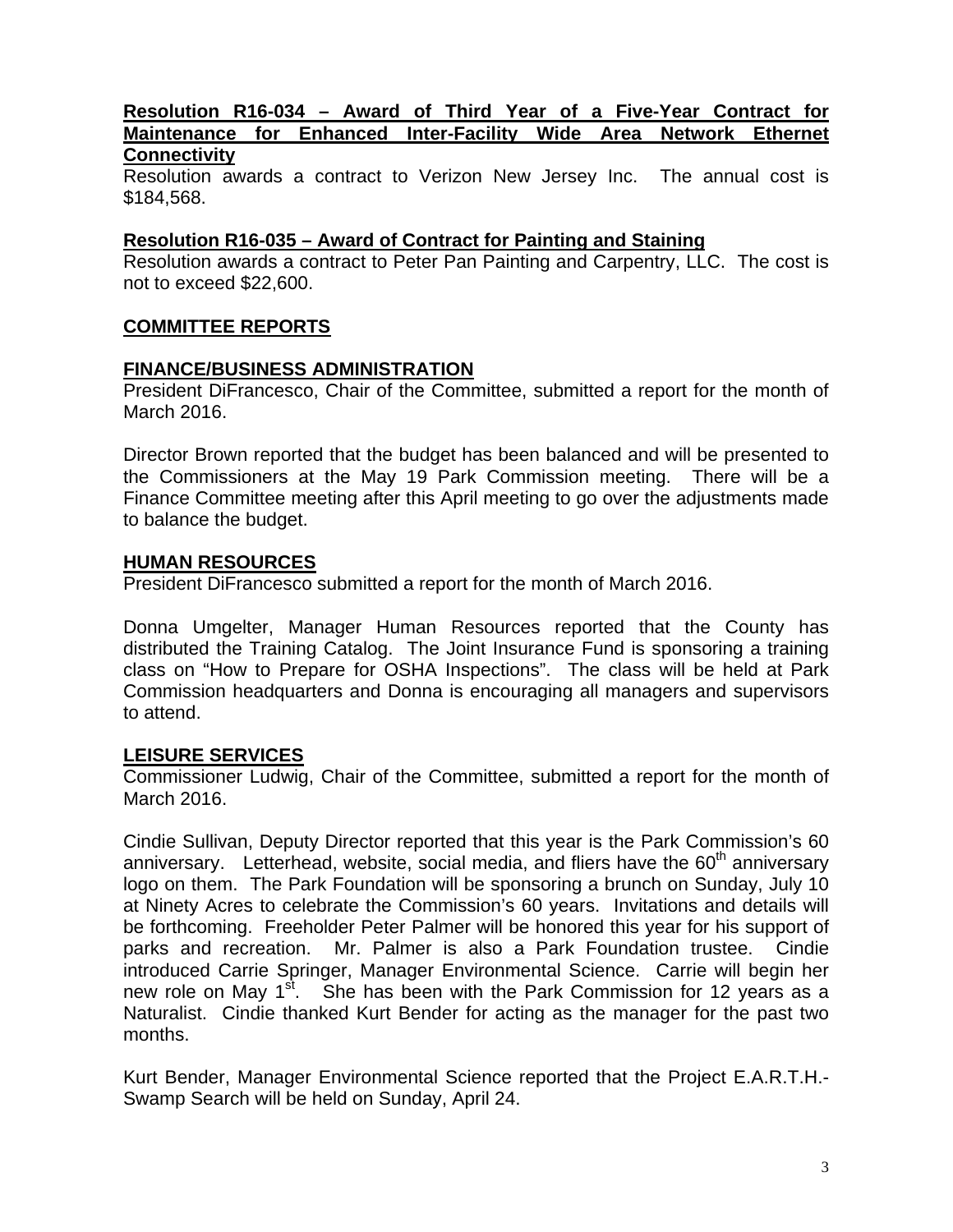Marge Margentino, Manager Stable reported that April 24 is the first of five Hunter Pace Challenges.

Dina Trunzo, Manager Therapeutic Recreation reported that she has received a \$1,000.00 donation from the Garden Club of Somerset Hills for the horticulture program that is done in conjunction with Richard Hall Community Mental Health Center. Dina received a \$500 donation from the employer of one of her participant's family; however the employer wishes to remain anonymous.

Karren Newman, Manager Recreation reported that the Green Knoll Tennis Center is open. The putting course will open in May and Warrenbrook Pool will open in June. A 5k run will be held at Skillman.

## **GOLF MANAGEMENT**

Commissioner Paluck, Chair of the Committee, submitted a report for the month of March 2016.

Darrell Marcinek, Director of Golf Maintenance reported that aeration of three of the five golf courses is completed. Warrenbrook and Spooky Brook Golf Courses will be completed in the fall. Staff is preparing Neshanic Valley Golf Course for the Pro/Celebrity outing.

Bob Ransone, Deputy Director Golf Management reported that Neshanic Valley Golf Course hosted a Callaway Speed Fest which included golfers from the southern portion of New Jersey. Roger Cleveland participated in the presentation and will be returning to Neshanic Valley for a clinic and wedge fitting event in late July. The cost of the event will include the clinic, fitting for a wedge, and the wedge. The Welcome Back Tournament was cancelled due to inclement weather. Bob reported that Sunday, April 17 golf revenue from all five golf courses was more than \$80,000.

## **INFORMATION MANAGEMENT**

Commissioner McCallen, Chair of the Committee, submitted a report for the month of March 2016.

## **VISITOR SERVICES**

Commissioner Crosby, Chair of the Committee, submitted a report for the month of March 2016.

Dan Livak, Deputy Director/Business Administrator reported that Park Ranger staff is restocking inventory for the first aid kits and defibrillator parts. The Sourland Smackdown was held on April 16 and 110 people participated. The Osage orange tree in front of the office holds the new state record for largest of its species in the state. Ray reported the Smackdown is sponsored by the Park Foundation and a local provider. This year was the largest attendance.

## **PROPERTY MANAGEMENT**

Commissioner Crosby, Chair of the Committee, submitted a report for the month of March 2016.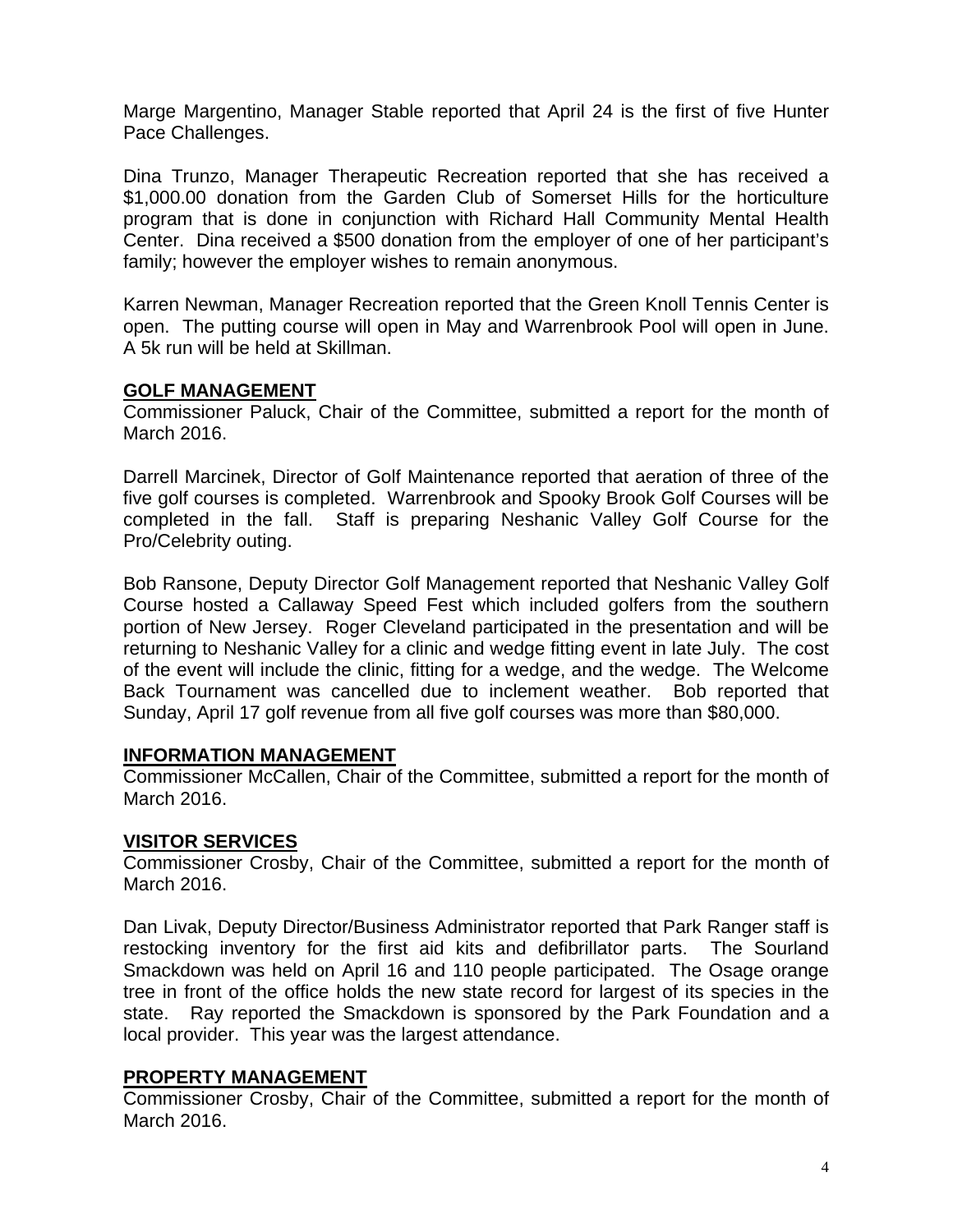# **PLANNING AND LAND ACQUISITION**

Commissioner Haines, Chair of the Committee, submitted a report for the month of March 2016.

## **CAPITAL FACILIITES – CONSTRUCTION and ENGINEERING**

President DiFrancesco submitted a report for the month of March 2016.

## **PARK MAINTENANCE & HORTICULTURE**

President DiFrancesco submitted a report for the month of March 2016.

Pierce Frauenheim, Deputy Director reported that Jim Avens is preparing for the Plant Sale at Buck Garden this weekend. Arbor Day will be held on April 30 and May 1 at Colonial Park and the EEC. Larger species of plants will be given away and a Rain Barrel program will be provided by the New Jersey Water Supply Authority. Another program will be offered by the Regional Center Partnership.

Commissioner Paluck complimented the Park Commission on the addition of a very nice sign at Natirar.

# **AUDIT COMMITTEE**

No report this month.

# **FREEHOLDER'S REPORT**

No report this month.

## **OLD BUSINESS**

Ray Brown reported that he was informed that the first draft of the Management Plan will be available on May 2. Ray encouraged the Commissioners to attend the Arbor Day event and the photo shoot. May 2 is the Pro/Celebrity Golf Outing which is the Park Foundation's largest fundraiser. This year there are 52 foursomes which is the largest turnout in the events 26 year history.

Commissioner Crosby complimented Cindie and staff on the employee Focus Group Report and the National Recreation and Park Association Performance Report. Ray commented that Commissioner Leonard, at the April Park Commission meeting, asked for a copy of the Focus Group report and one of the suggestions by staff was for staff to have meetings to discuss topics with the Commissioners. Ray stated it was a good suggestion and would be a good exchange between both parties.

# **NEW BUSINESS**

Cindie Sullivan reported that the NRPA commissioned Penn State University to do a research study among average Americans and how they feel about utilizing public parks and living near parks. Seven out of ten used the parks; 83 percent felt there was a personal benefit by using the parks; 92 percent said their community benefits from local parks; and four out of five felt the parks were worth the tax dollars being spent on them. Cindie distributed a copy of the report to the Commissioners.